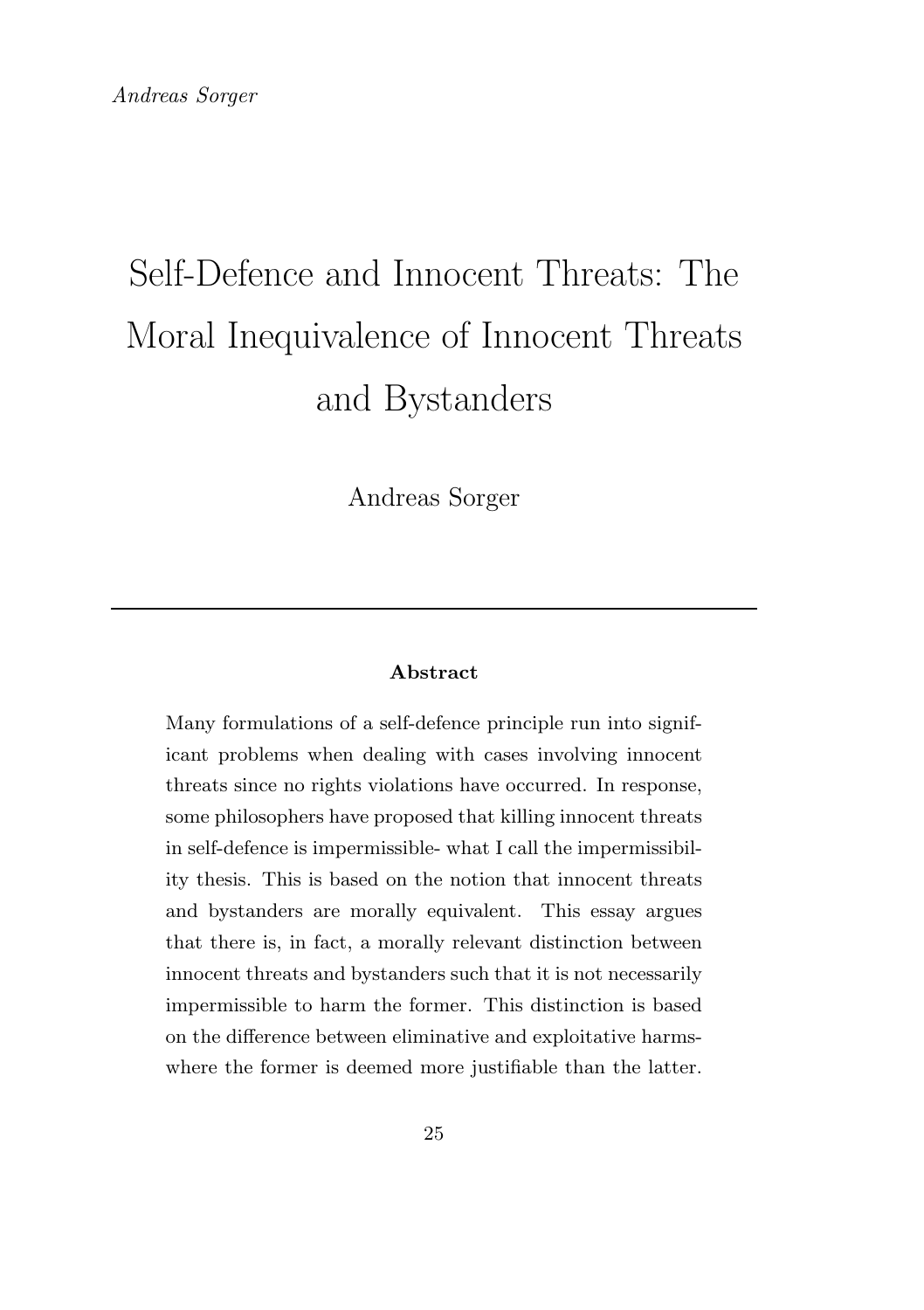Further, this essay defends this distinction against a recent objection by Michael Otsuka, by arguing for the difference between the right one has to the space one occupies, and the entitlements that come with occupying a space.

The concept of self-defence, although almost universally shared, runs into significant problems when considering cases that involve innocent threats. In response, some philosophers have proposed that killing innocent threats in self-defence is impermissible- what I call the impermissibility thesis. This is based on the notion that innocent threats and bystanders are *on a par*; that is, they are morally equivalent. Contra this, I argue that there this, in fact, a morally relevant difference between innocent threats and bystanders such that it is not necessarily impermissible to harm the former. This difference is explained by the distinction between eliminative and exploitative harms, and shows the impermissibility thesis to rest on a false assumption. I also make the further claim that any selfdefence principle must have a decision procedure in repeat cases in order to defend it from what I call the repeated threat objection. I, therefore, conclude that proponents of the impermissibility thesis cannot defend their conclusion on the basis that innocent threats and bystanders are on a par.

I proceed in four parts: first, I present a principle of self-defence and use Nozick's Well Case to highlight the contrasting intuitions between the perceived permissibility of killing an innocent threat and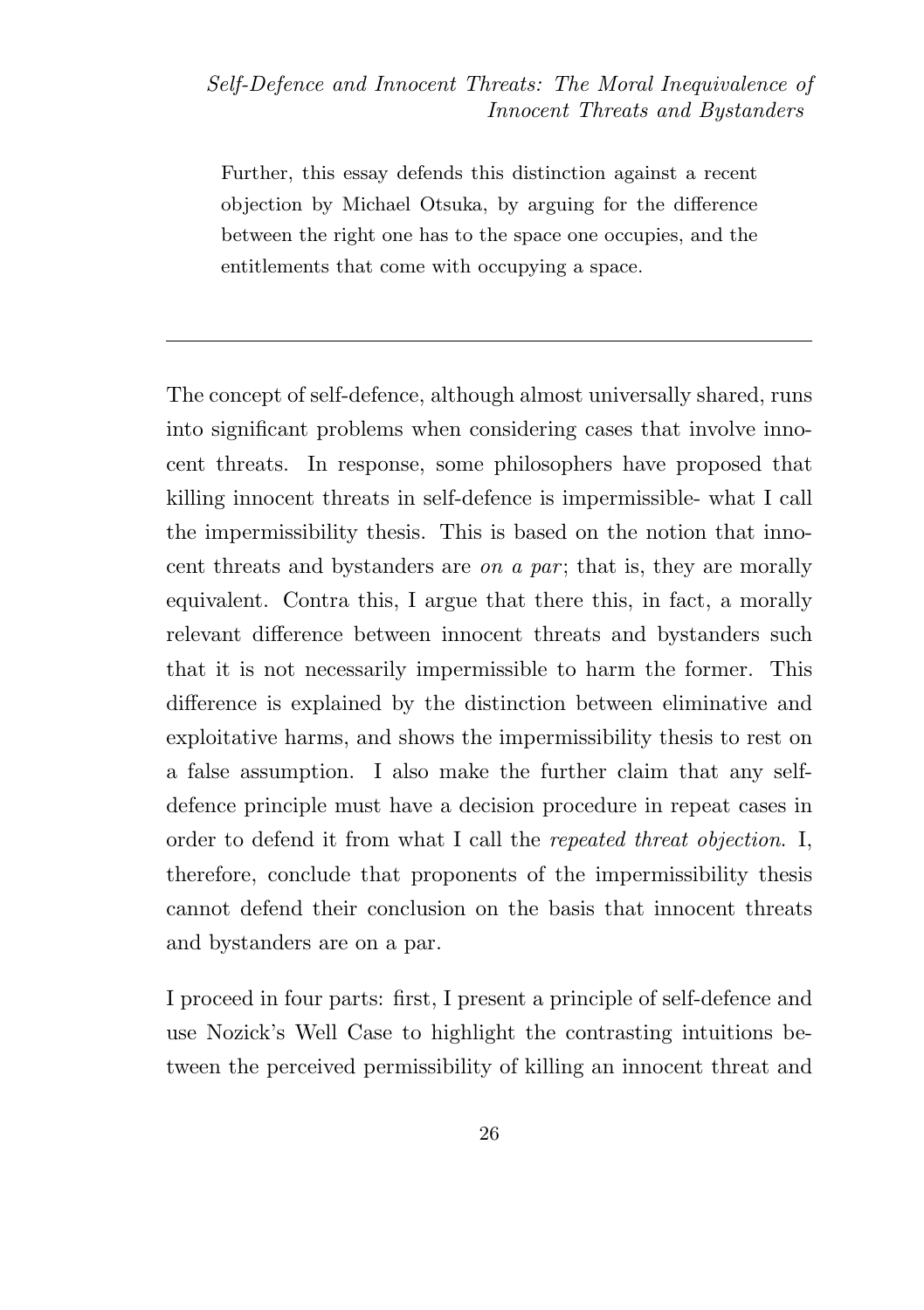the impermissibility of killing an innocent bystander. Specifically, I highlight the problems surrounding the application of Thomson's self-defence principle in the Well Case as no rights violations occur. Second, I present Otsuka's argument that it is impermissible to kill an innocent threat, before presenting my critique that there is a morally relevant distinction between innocent threats and bystanders. Third, I consider and respond to objections based on the impermissibility of eliminative killings in certain cases, as well as the strength of one's right over the space one occupies, if this space is publicly owned. Fourth, I consider the implications of this distinction in repeat instances of innocent threats, and show how this can lead to moral issues- namely the killing of too many people.

At this point, it is important to note that all the cases I consider are one-on-one cases. More precisely, unless otherwise specified, the principles of self-defence elucidated here will solely focus on instances where one innocent threat is falling and threatening the life of one other person, or repeated instances of one threat, innocent or otherwise, threatening the life of one other person. This is to remove utilitarian considerations of the greater number, as, intuitively, even those most committed to views that rights are entirely inviolable would be willing to concede that it would be permissible to violate the rights of one individual in order to save the lives of a significant number of others- for instance a million. Hence, in order to remove all considerations of number, I follow the trend in the literature by only considering instances where one life is at risk.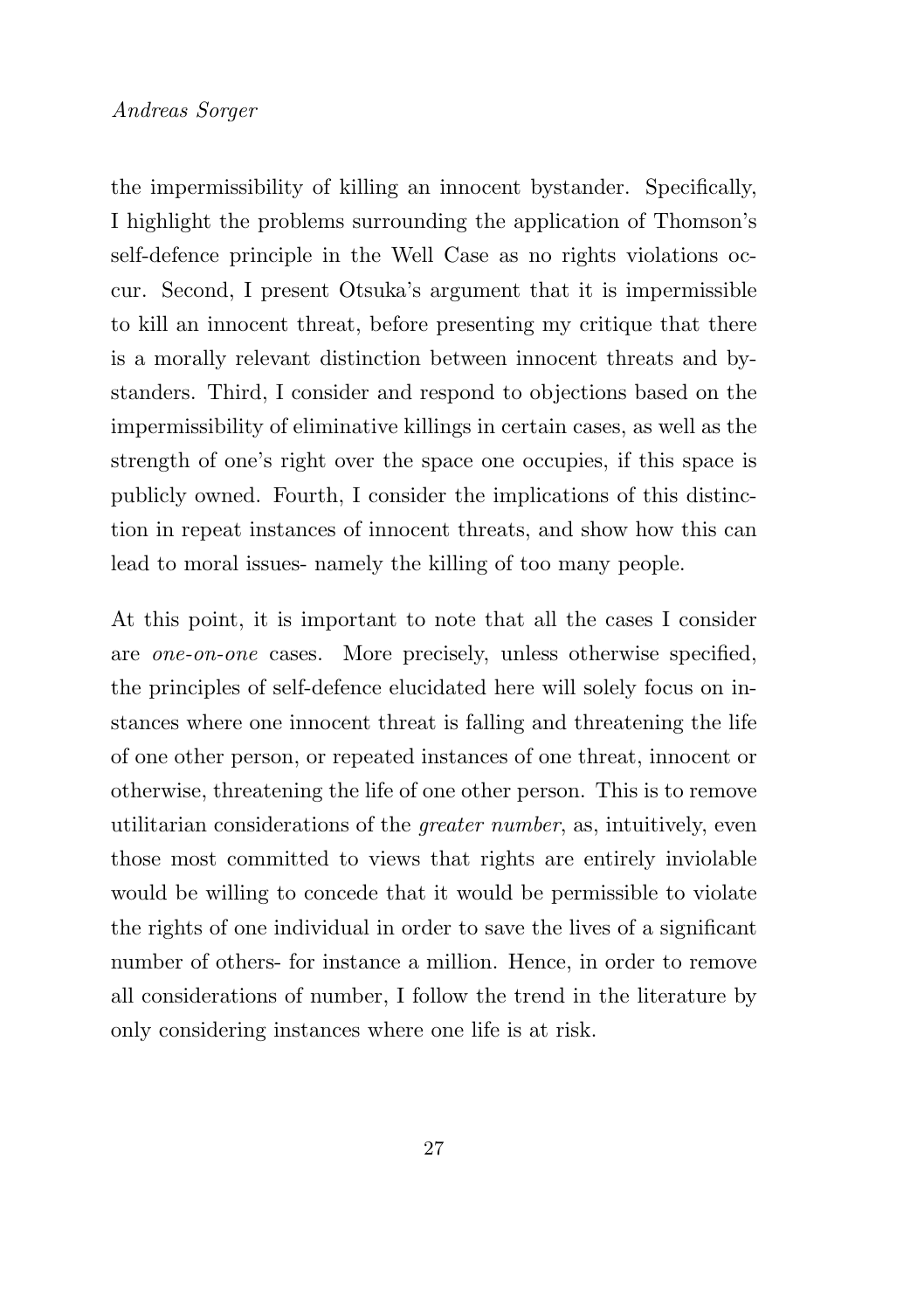## 1 Innocent Threats and the Well Case

An initially plausible principle of self-defence can be formally phrased as follows:

B can justifiably act in self-defence towards an aggressor A if and only if A has violated, or threatens to violate, B's rights.

However, this principle does not capture the distinction between aggressors and threats, where the former involves an individual A actively seeking to harm a different individual B while the latter merely involves A to unintentionally pose a threat to B. For instance, A would be an aggressor if he were to chase after B with an axe while possessing the conscious intent to harm if not kill B, whereas A would be a threat to B if he is pointing a very real-looking gun at B without B knowing it is a paintball gun. In both instances, it would seem appropriate to claim that B can respond in self-defence as A continues to violate B's rights when A is a threat, giving the following principle:

B can justifiably act in self-defence towards an aggressor OR threat A if and only if A has violated, or threatens to violate, B's rights.<sup>1</sup>

This is similar to the self-defence principle proposed by Thomson, and while this may initially appear uncontroversial, it is only so in instances where A is a culpable threat or aggressor. That is, it has its

<sup>&</sup>lt;sup>1</sup> Judith Jarvis Thomson, "Self-Defense." Philosophy & Public Affairs 20, no. 4 (1991).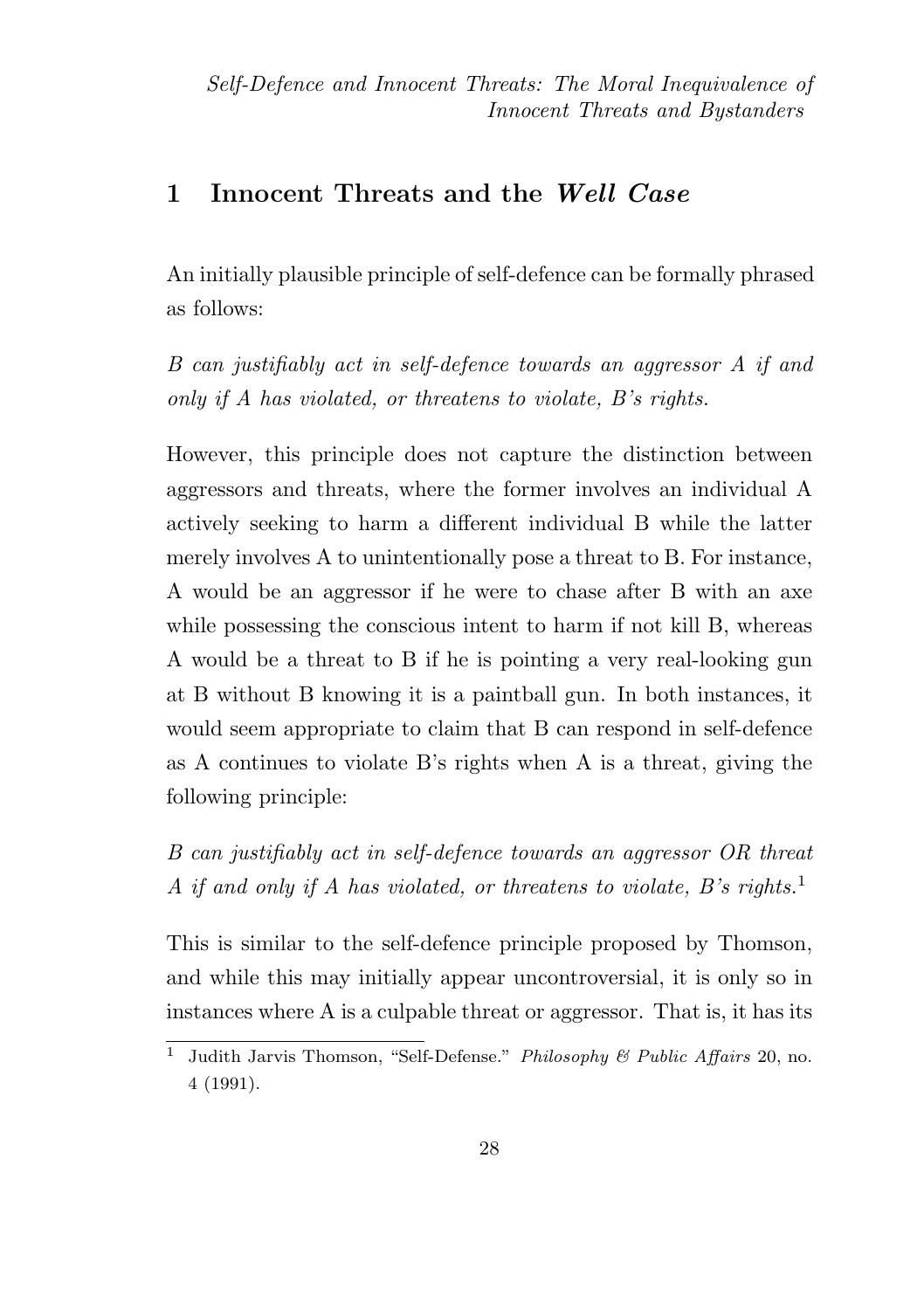strongest intuitive force where A knowingly and willingly threatens B's life and, therefore, violates B's rights. However, could such a principle apply in instances where A knowingly but unintentionally threatens B's life such that B's rights were not necessarily violated? Consider the following: suppose Jack finds himself, through no fault of his own, trapped at the bottom of a well with a ray gun as he was fetching a pail of water. Suppose further that some evil villain Jill picks up a third party Jane and throws her into the well such that if she were to land on Jack he would die while she would survive. Would it be permissible here for Jack to fire his ray gun and vaporise Jane before she lands on him? <sup>2</sup>

This proves to be a problem for this principle of self-defence as it is not clear who is violating Jack's rights. Clearly, Jill violates both Jane's and Jack's rights by throwing Jane into the well, since she is threatening both of their lives, yet the key debate centres around whether or not Jane violates Jack's rights if she were to land on him. For Thomson, the mere fact that Jane threatens Jack's life, even if she does so involuntarily, is sufficient to claim that Jane violates Jack's right to life, and therefore allows Jack to justifiably respond in self-defence by vaporising her. Yet, it is not altogether clear whether this is, in fact, true; Jane was forcibly thrown into the well by Jill, and therefore bears no responsibility for her current situation, which in turn arguably absolves her of any rights violations.

<sup>2</sup> Robert Nozick, Anarchy, State, and Utopia, Malden, MA: Blackwell, (2012): 34-35.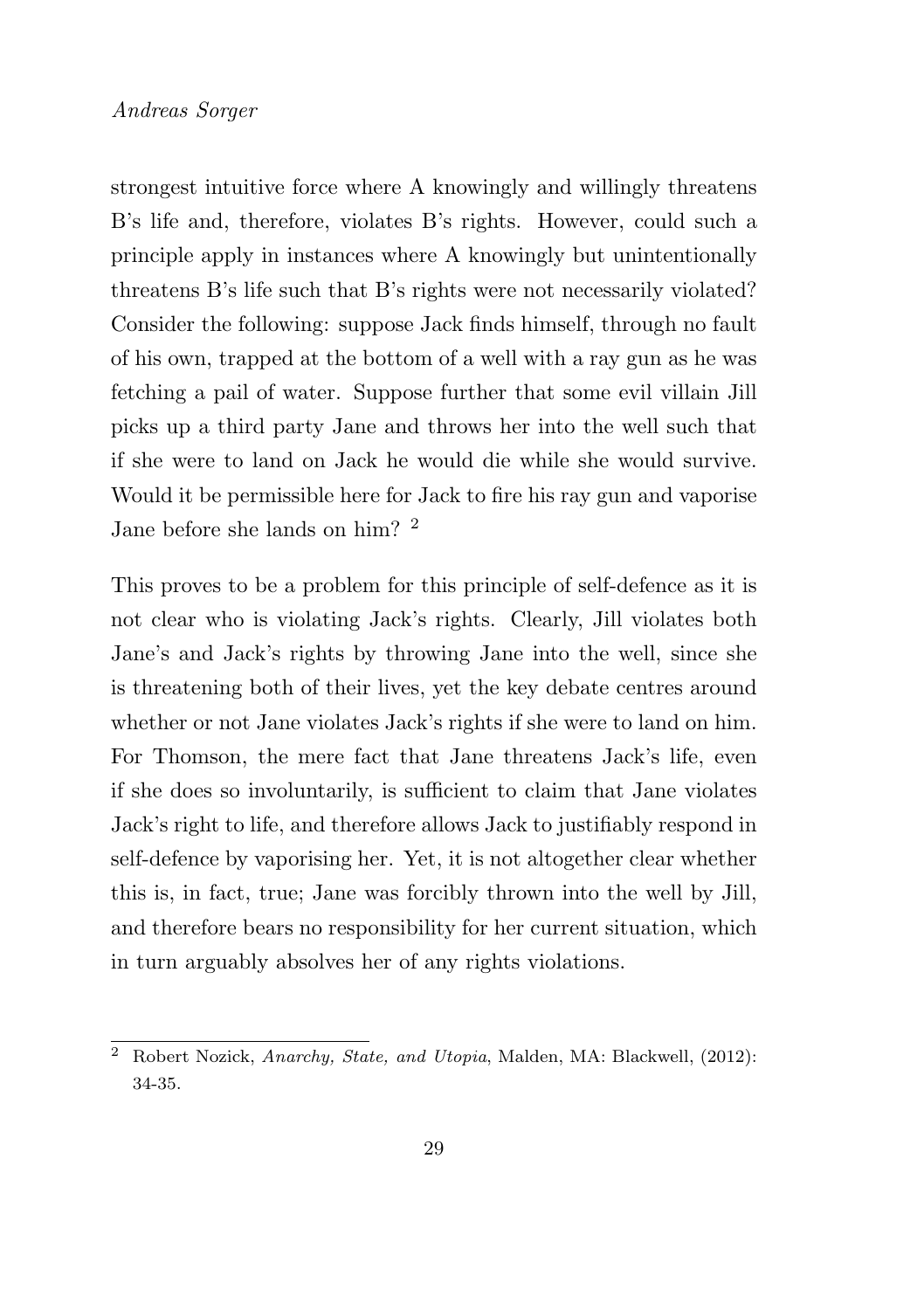Here, Jane is an innocent threat; she is a threat because she directly threatens Jack's life, yet she is also innocent because she is not responsible for being thrown in a well and hence it would be counterintuitive to claim that she is violating Jack's rights. Consider the following analogous case: suppose Jack is sitting at the base of a cliff. Suppose further that a large rock, through the natural process of erosion and without human interference, falls from the cliff such that it lands on Jack, killing him. Here it would be ludicrous to claim that the rock has violated Jack's rights, as this would lead to the absurd conclusion that anyone who died at the hands of an inanimate object had their rights violated by the object. <sup>3</sup>Yet, there are striking parallels between the rock and Jane; both threaten Jack's life and both have no form of agency, thereby suggesting that Jane does not, in fact, violate Jack's right to life.

## 2 Otsuka and the Moral Equivalence Thesis

From this, Otsuka argues that innocent threats are on a par with innocent bystanders, or innocent third parties that have no claim to the issue at hand, and it would, therefore, be impermissible for Jack to shoot his ray gun.<sup>4</sup> This is based on the strong intuition we possess that killing innocent bystanders in self-defence is completely impermissible. Note that Otsuka is making three claims: he claims

<sup>&</sup>lt;sup>3</sup> Michael Otsuka, "Killing the Innocent in Self-Defense," Philosophy & Public Affairs 23, no. 1 (1994): 80.

<sup>4</sup> Ibid., 82-84.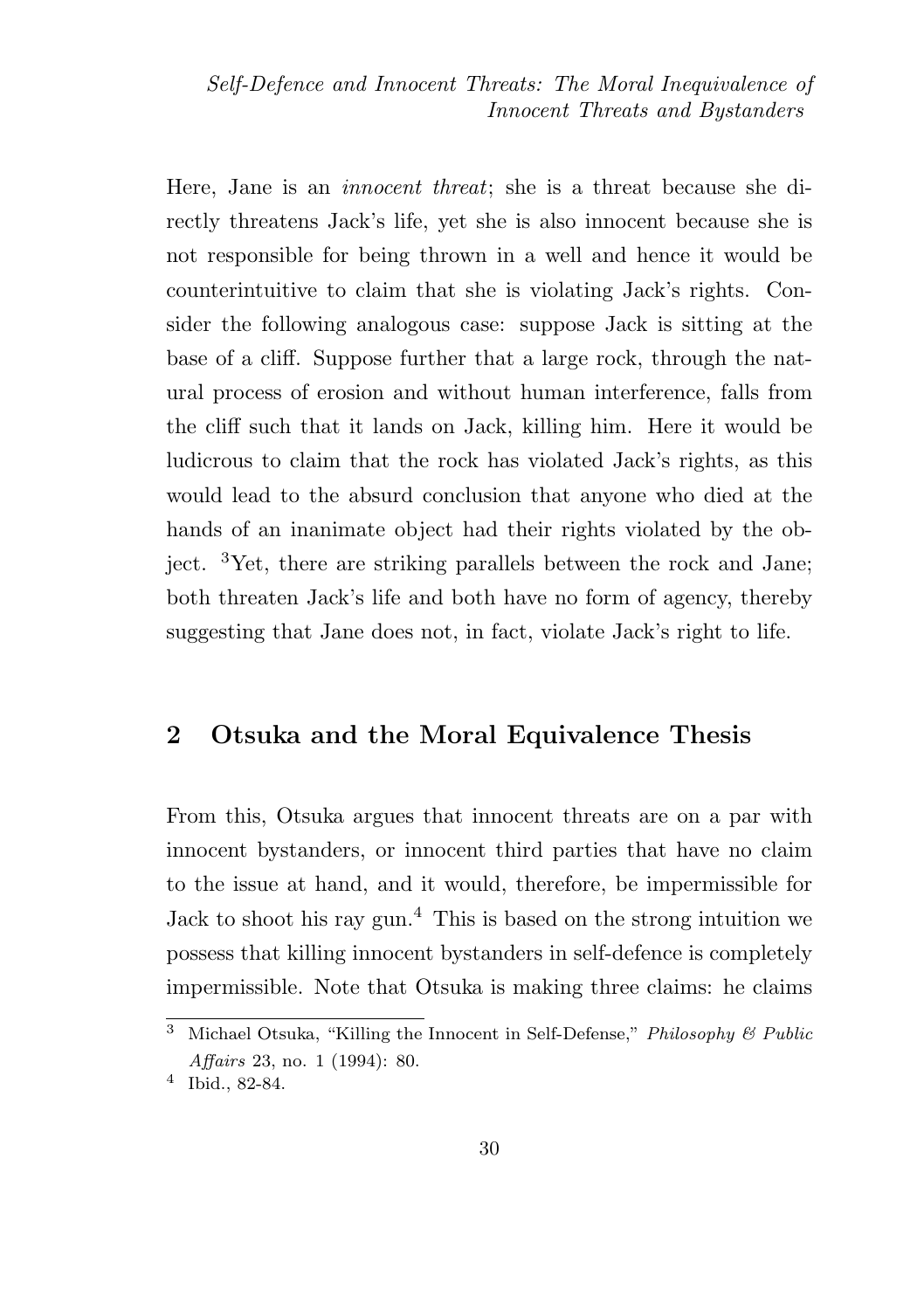that it is impermissible to kill an innocent bystander in self-defence, and from this argues that, as innocent threats are on a par with bystanders (the moral equivalence thesis), it is impermissible to kill an innocent threat in self-defence (the impermissibility thesis)<sup>5</sup>. That is, because there is the strong intuition that one should not treat bystanders as a mere means, one cannot permissibly kill an innocent bystander in order to achieve some pre-defined goal. So, it would be as impermissible to use a bystander as a human shield against a projectile as it would be for Jack to kill Jane since Otsuka views both scenarios as being indistinguishable. This is because both Jane and the bystander share an important morally relevant quality- namely, they have no responsible agency. Therefore, under Otsuka's account Jane is a bystander in a morally relevant sense as, while she does threaten Jack's life, this is without a desire or volition to do sothereby making her morally equivalent to a bystander<sup>6</sup>.

I find this view to be mistaken on an important count- namely that there is a morally relevant distinction between bystanders and innocent threats. Consider the following amendment to the well case (I call this the Gun Case): suppose Jack was in possession of a normal gun that he could use to shoot and injure Jane, thereby slowing her momentum such that she will land on Jack and just injure, rather than kill him. Contrast this with the 'Mattress Case', in which Jill throws Jane off the roof of a building, where she will land on Jack unless he shoots and injures a bystander holding a mattress, such

<sup>5</sup> Ibid.,76.

<sup>6</sup> Ibid., 84.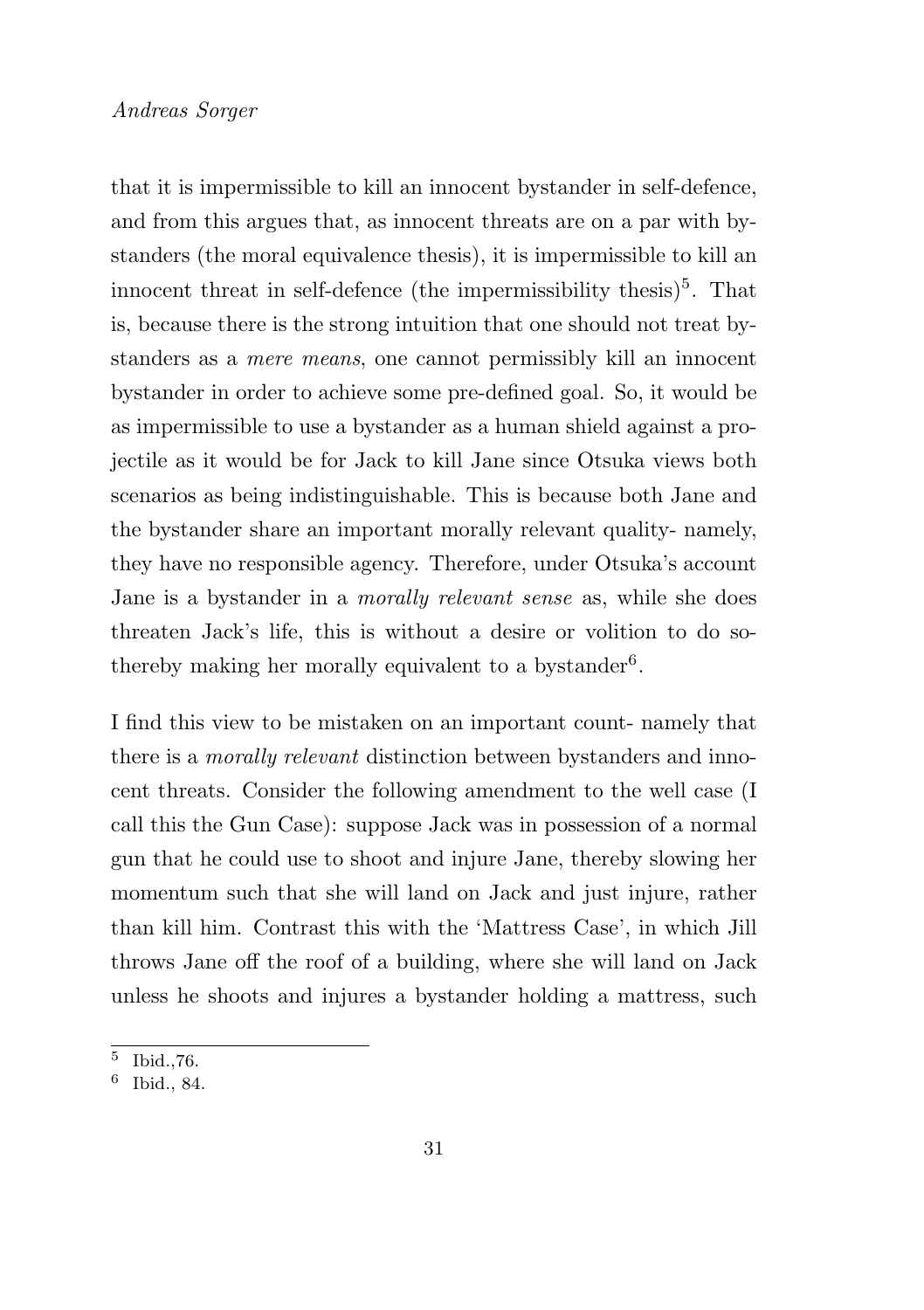that the mattress will give Jane a soft landing<sup>7</sup>. Under Otsuka's account, it would be impermissible for Jack to injure both Jane in the Gun Case and the bystander in the Mattress Case as this would violate their right to not be harmed when neither has violated any of Jack's rights; in fact, it would be akin to me injuring pedestrians with a baseball bat. However, I contend that it is intuitively permissible for Jack to injure Jane in the Gun Case, purely on the basis that Jane threatens Jack's life, but not to injure the bystander in the Mattress Case as the bystander has no relevance to the causal chain. More precisely, Jack treats the bystander as a mere means in the Mattress Case, yet intuitively does not treat Jane in the same manner in the Gun Case.

This distinction can be elucidated using Quinn's distinction between eliminative and exploitative harms. More precisely, the difference between an innocent threat and a bystander can be explained by the permissibility of eliminative harms vis--vis exploitative harms. The former involves simply removing the obstacle the victim presents, whereas the latter involves one 'benefitting from his presence'<sup>8</sup>, or using him opportunistically for the purpose of achieving some goal. Here, an exploitative harm seems worse than merely an eliminative one, as while the victim is harmed in both senses, there is the added intuition that they are also used in the former case- thereby mak-

<sup>7</sup> Note that this intuition shift is not due to the fact that Jack is not injured in the Mattress case; if the example is amended to reflect this, the intuition that injuring the bystander is wrong remains.

<sup>8</sup> Warren S Quinn, "Actions, Intentions, and Consequences," Philosophy & Public Affairs, (1989): 344.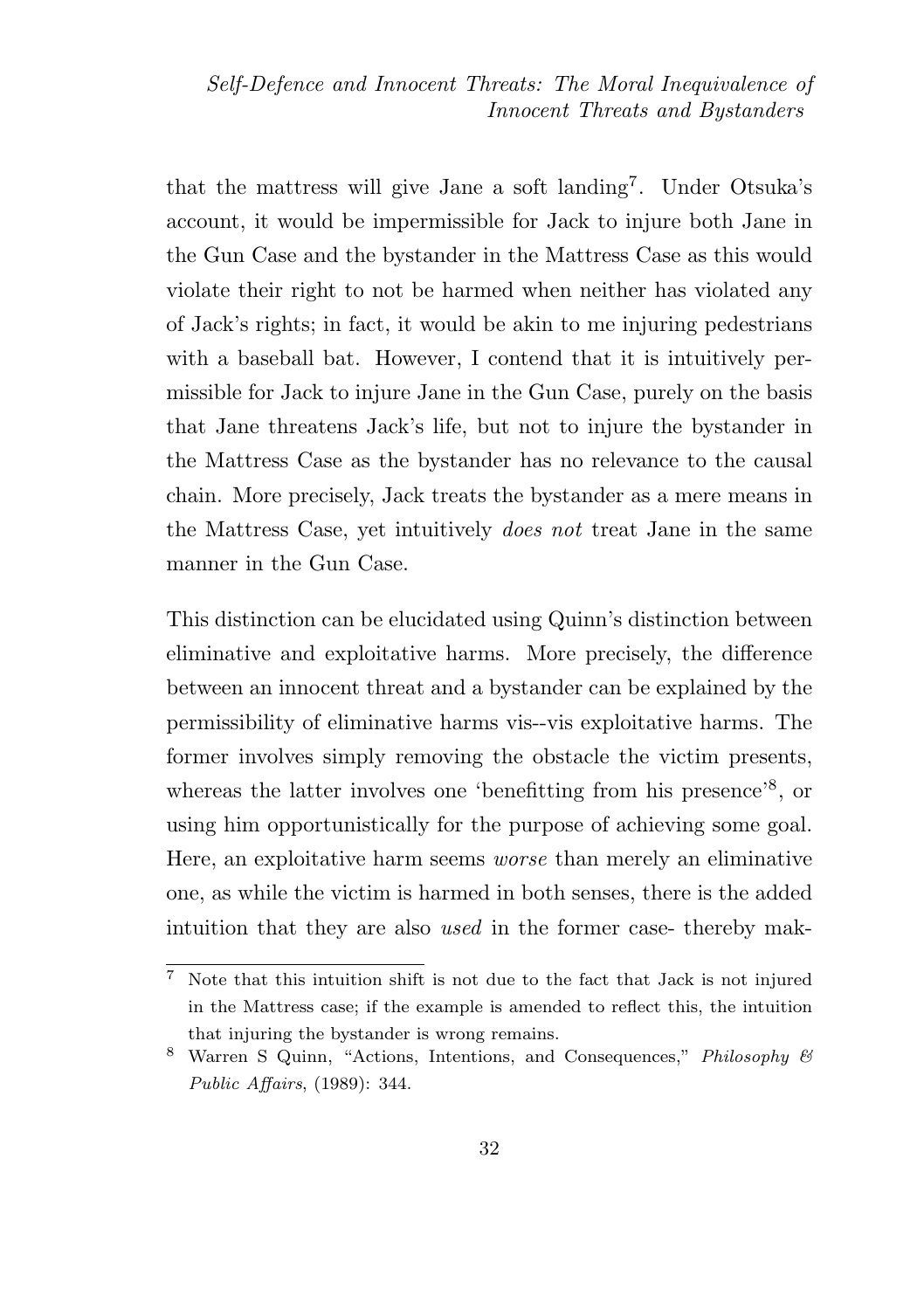ing it harder to justify. Applying this distinction to the two cases outlined earlier, it is clear that Jack harms Jane eliminatively in the falling case, yet harms the bystander exploitatively in the Mattress Case. This undermines Otsuka's view that innocent threats are morally equivalent to bystanders, as this implies either that eliminative and exploitative harms are equally hard to justify, which I have shown not to be the case, or that there is a difference in justifiability, but despite this, they remain equally impermissible. Yet neither implication matches with our intuitions in the above cases, and therefore Quinn's distinction not only explains our intuition shift but also shows that it is not necessarily impermissible to fire on innocent threats in self-defence.

## 3 Objections and Responses

One could object on the grounds that it is not necessarily the case that eliminative harms are easier to justify than exploitative harms, even in cases when one's life is at risk. Consider the following case: suppose that Liam is trapped underground with a train coming straight for him. Suppose further that there is an alcove he can run into that is deep enough for one person to stand in, yet that this alcove is already occupied by another person, Brad<sup>9</sup> . If Liam were to pull Brad out of the alcove such that the train would hit him instead and Liam would be safe, then Liam is harming Brad eliminatively.

 $\overline{9}$  Jonathan Quong, "Killing in Self-Defense," *Ethics* 119, no.3 (Apr., 2009): 526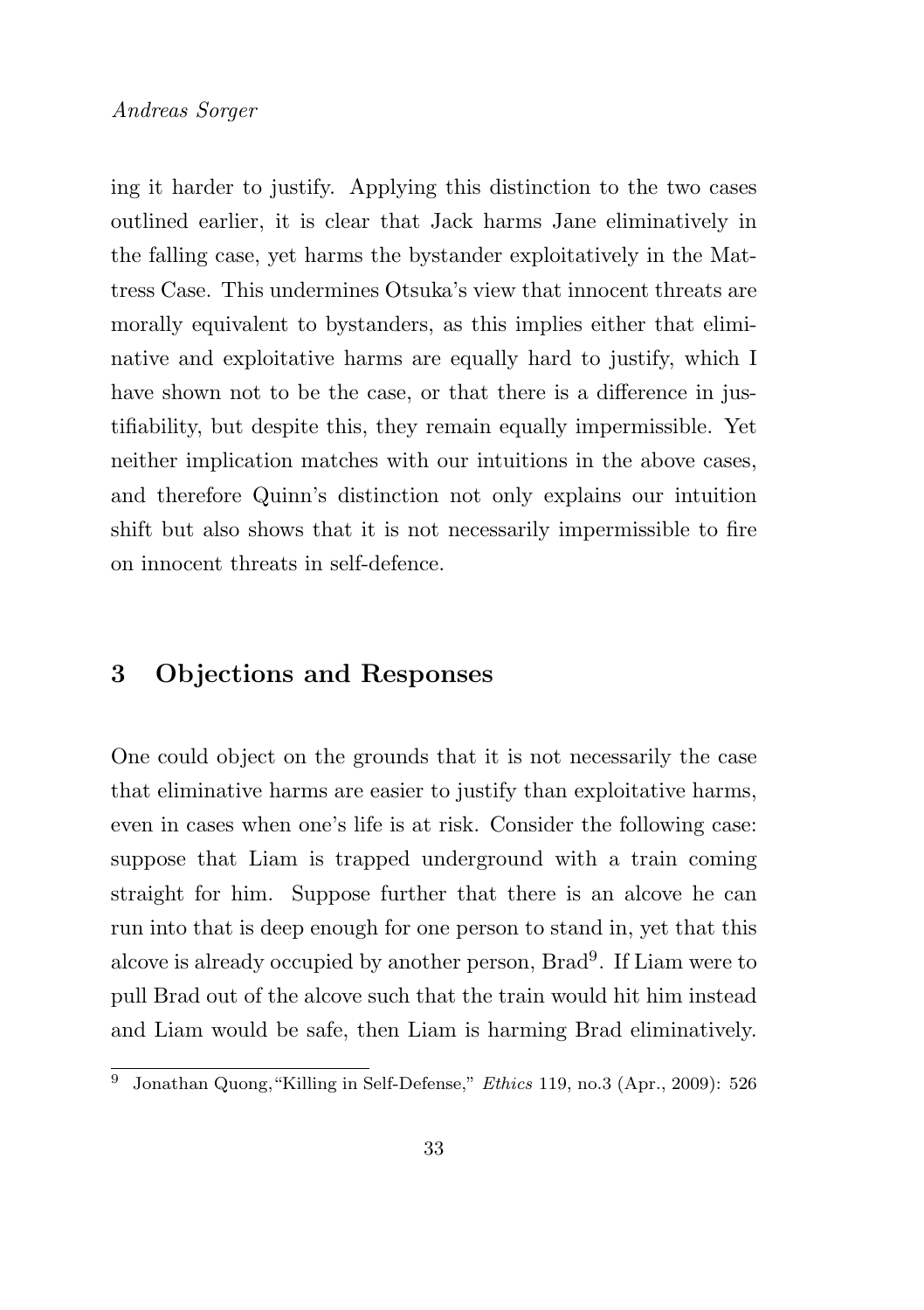This is because Liam is not using Brad to achieve some goal; in fact, if Brad were not there, Liam would be safe as he could hide in the alcove. As he is not benefitting from Brad's presence, any harm that Liam inflicts on Brad is necessarily eliminative.

Yet, here it seems intuitively impermissible for Liam to throw Brad in front of the oncoming train. Thus a proponent of the impermissibility thesis could raise the following objection: as it is impermissible for Liam to kill Brad in self-defence, and that killing Brad is morally equivalent to killing Jane since in each case the harm inflicted is eliminative, then it follows that it must be impermissible to kill Jane. This is because neither Liam nor Jack benefit from either Brad's or Jane's presence; rather, they would both prefer if the other person was not there, as then there would either be an avenue to escape a life-threatening situation (Alcove Case), or there would be no threat to one's life (Gun Case). Note that even if the example is changed to reflect the Gun Case (suppose instead of killing Brad, that Liam could somehow throw him into the path of the oncoming train such that he is badly injured), the intuition that this is impermissible does not change. Therefore, not all cases of eliminative harm are permissible, and if it is deemed impermissible to harm Brad in the alcove case, then it is impermissible to harm Jane.

In response, I argue that there is an important difference between the Alcove and Gun cases that has not been considered- namely who has the right to occupy that space. This response is similar to the one put forward by Jonathan Quong and holds that if individuals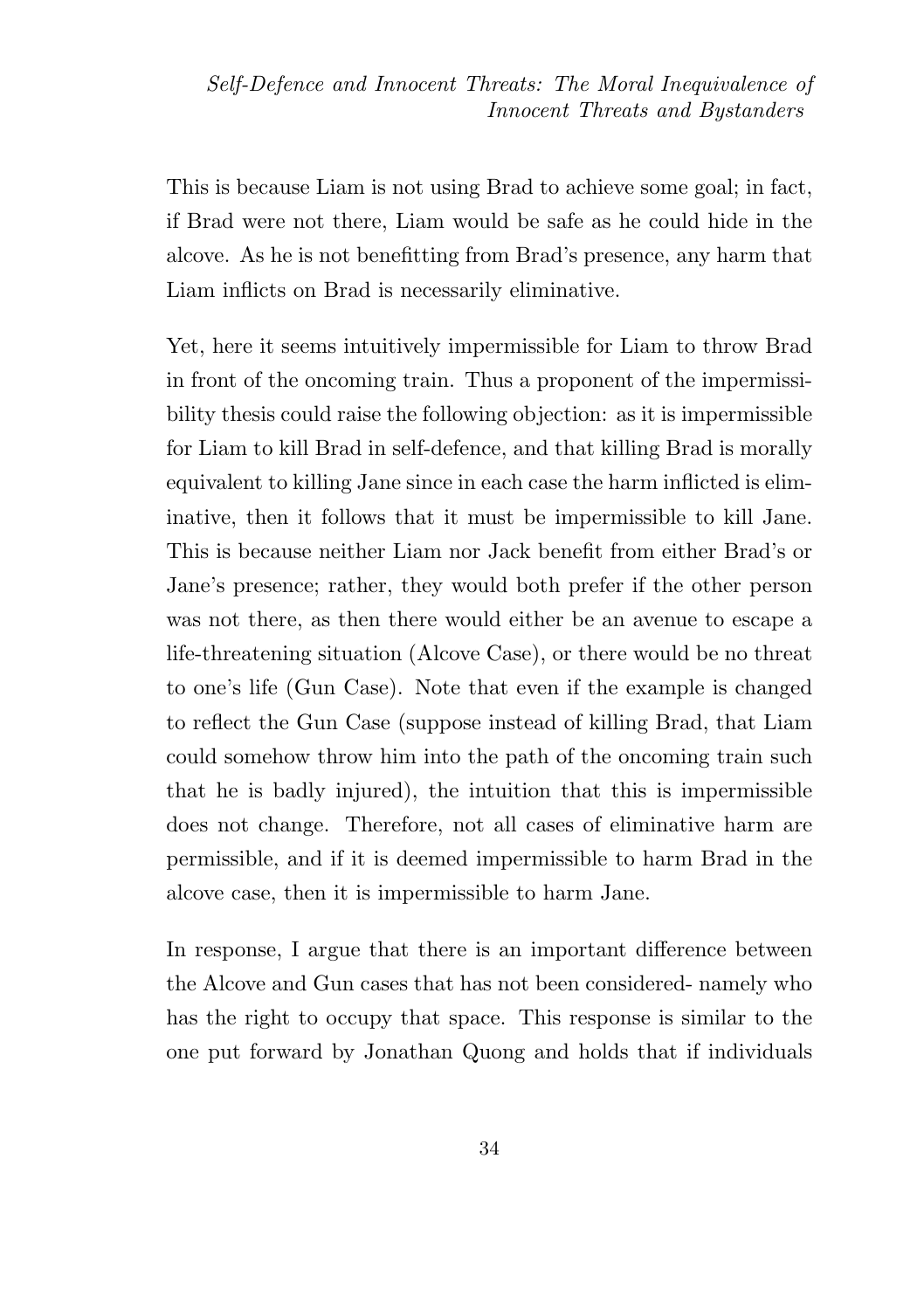occupy a certain space, then they have a prior claim to being in that space<sup>10</sup>. In the Alcove Case, Brad has a legitimate claim to the space he is occupying inside the alcove, in virtue of standing in it, and therefore if Liam were to throw him in front of the train, he would be completely ignoring Brad's claim to space he is currently occupying favour of ensuring his own survival. This would be a complete violation of Brad's strongly held rights; in fact, to paraphrase Quong, Liam would be using Brad's 'entitlements against him' (i.e. the space he occupies) for his own survival, and therefore under his account Liam would be using Brad as a 'mere means', which makes this action impermissible<sup>11</sup>. Consequently, by appealing to the idea of prior claims, the shift in intuition in the alcove case can be explained by the fact that it is an exploitative harm.

In a recent article, Otsuka has offered a response, claiming that while individuals have a right to the space they occupy, this claim is not strong enough to justify the impermissibility of killing in the Alcove Case. More precisely, Otsuka argues that an individual's claim to the rights over the space they occupy does not apply if the space they are occupying happens to be a public place, since one lacks property rights over the space that is being claimed, and thus makes any claim unconvincing<sup>12</sup>. Consider the following example: suppose Betty is sitting on a park bench such that she occupies the only spot

<sup>10</sup> Ibid., 528.

<sup>11</sup> Ibid., 528-30.

<sup>12</sup> Michael Otsuka, "The Moral-Responsibility Account of Liability to Defensive Killing," In The Ethics of Self-Defense, ed. Christian Coons and Michael Weber, 51-68. Oxford University Press, 2016: 60.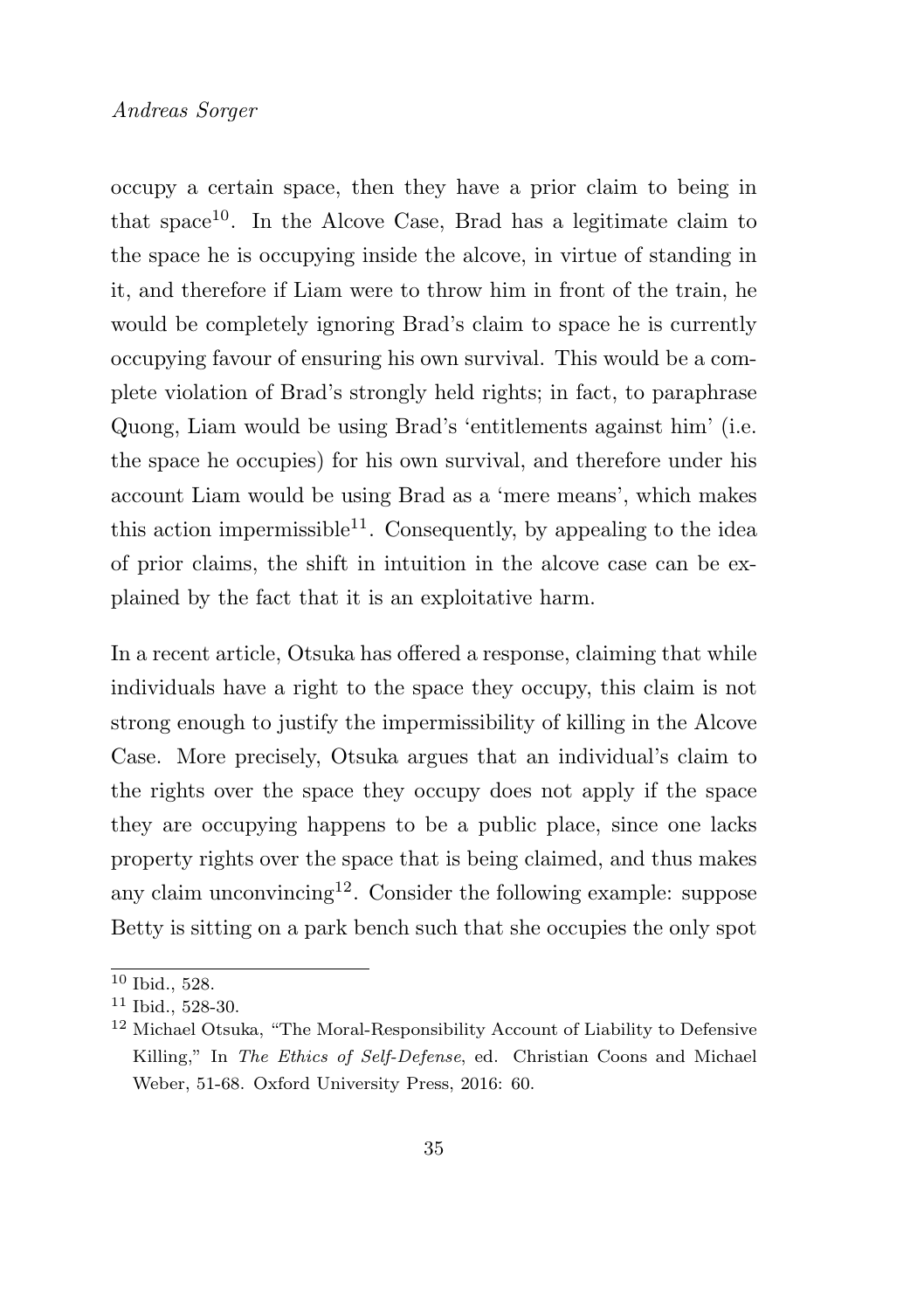in the entire park with a view of the lake<sup>13</sup>. Suppose further that she occupies this space from 'sunup to sundown', and when asked to move by Albert, a third party, she refuses and claims that 'by getting there first', she has a 'rightful claim to this spot'<sup>14</sup>. This reply is entirely unconvincing; the park bench is not hers, and it would only be fair for her to share the view with other people, as is intended in virtue of being public property. That is, as the bench is public property, enjoyment of the bench (and therefore the view) must be shared with all, as no one individual has any prior claim to it.

In fact, Otsuka goes as far as to argue that, if the bench were positioned on a Lazy Susan, it would be permissible for Albert to rotate the bench, without Betty's permission, such that she would be moved from her spot and he can subsequently enjoy the view<sup>15</sup>. This has implications for the alcove case; as the alcove is in a public subway, Brad does not own the alcove he is standing in and therefore has no prior claim to it in virtue of 'standing in it first'. At best, Brad has an equal claim to the alcove as Liam, since neither owns the alcove, and thus it would be justifiable for Liam to unilaterally impose a coin toss on Brad, and subsequently claim the alcove if he  $\text{wins}^{16}$ . This is especially true in cases where the alcove is on a Lazy Susan where Liam can rotate Brad out of the alcove such that he is in the path of the oncoming train since this would not violate Brad's

 $13$  Ibid.

<sup>14</sup> Ibid.

 $15$  Ibid.

 $16$  Ibid., 61-62.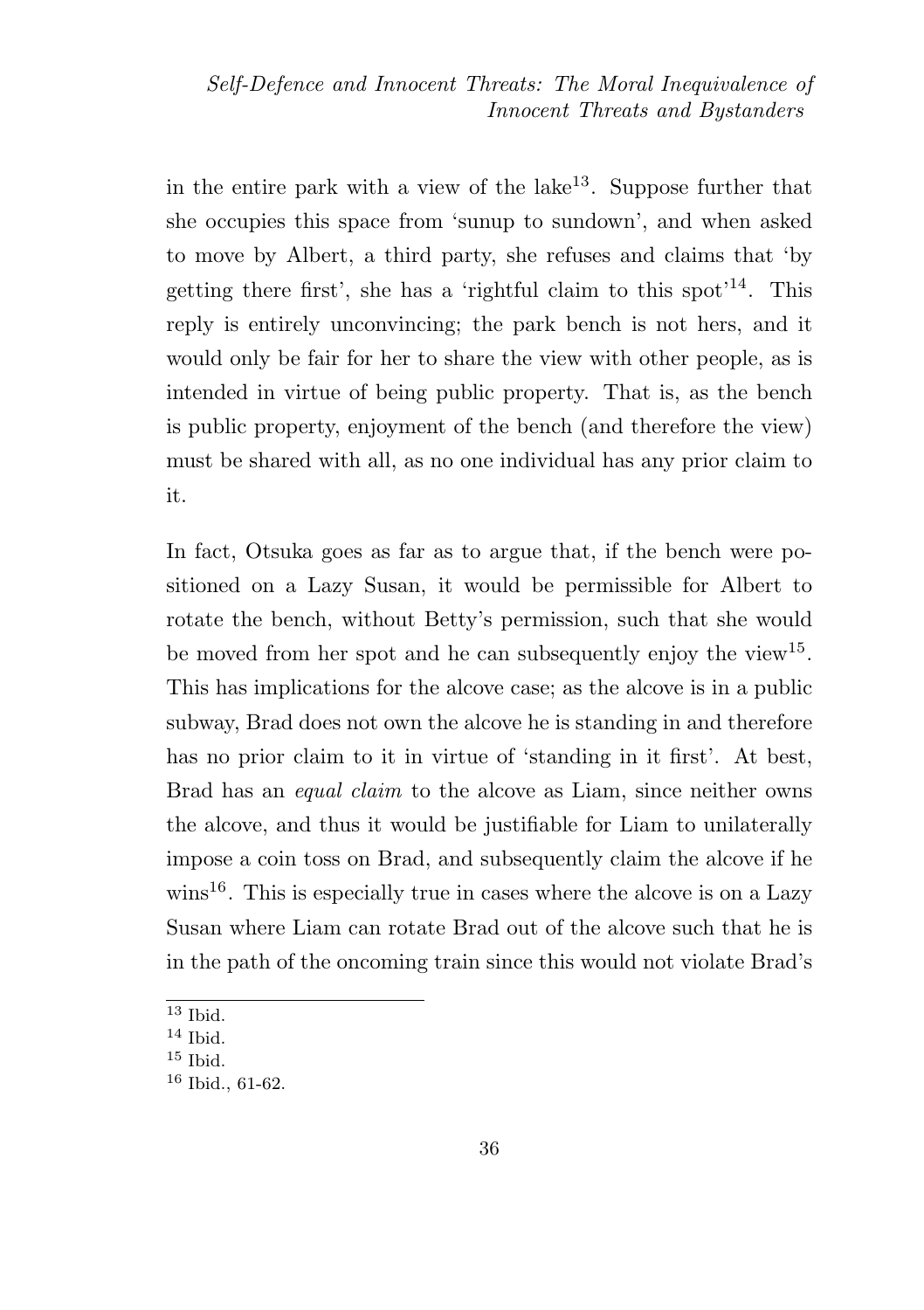self-ownership rights<sup>17</sup>. Consequently, this undermines Quong's argument for the impermissibility of killing Brad, as, based on claims over the right he has to the space he occupies, Brad has at best an equal claim to the alcove as Liam.

This is a powerful objection that has not yet been responded to, yet I would like to offer a potential route for a response. I would claim that there is a morally relevant distinction between the right over the space one occupies and the right to the entitlements that come with occupying a particular space. Consider the following: suppose that I am second in a queue for a street-food vendor and that I am behind Alice who is taking her time. Suppose further that she is on a Lazy Susan such that, if I rotate it, she will end up behind me as second in line. Here, I think it would be intuitively impermissible for me to rotate the Lazy Susan, no matter how long she takes, as she has the right to occupy the first space in the queue in virtue of her being there. Compare this to Otsuka's bench case, where it is intuitively permissible to rotate Betty away from the view. In both cases, an individual is occupying a public space, and on Otsuka's account neither have a claim to the space they occupy as it cannot be grounded in a fundamental right such as property. So what explains this intuition shift?

I argue that this can be explained by the distinction between a right over the space one occupies, and a right to the entitlements of the space one is occupying. This is because, in public places, no one has

 $17$  Ibid., 61.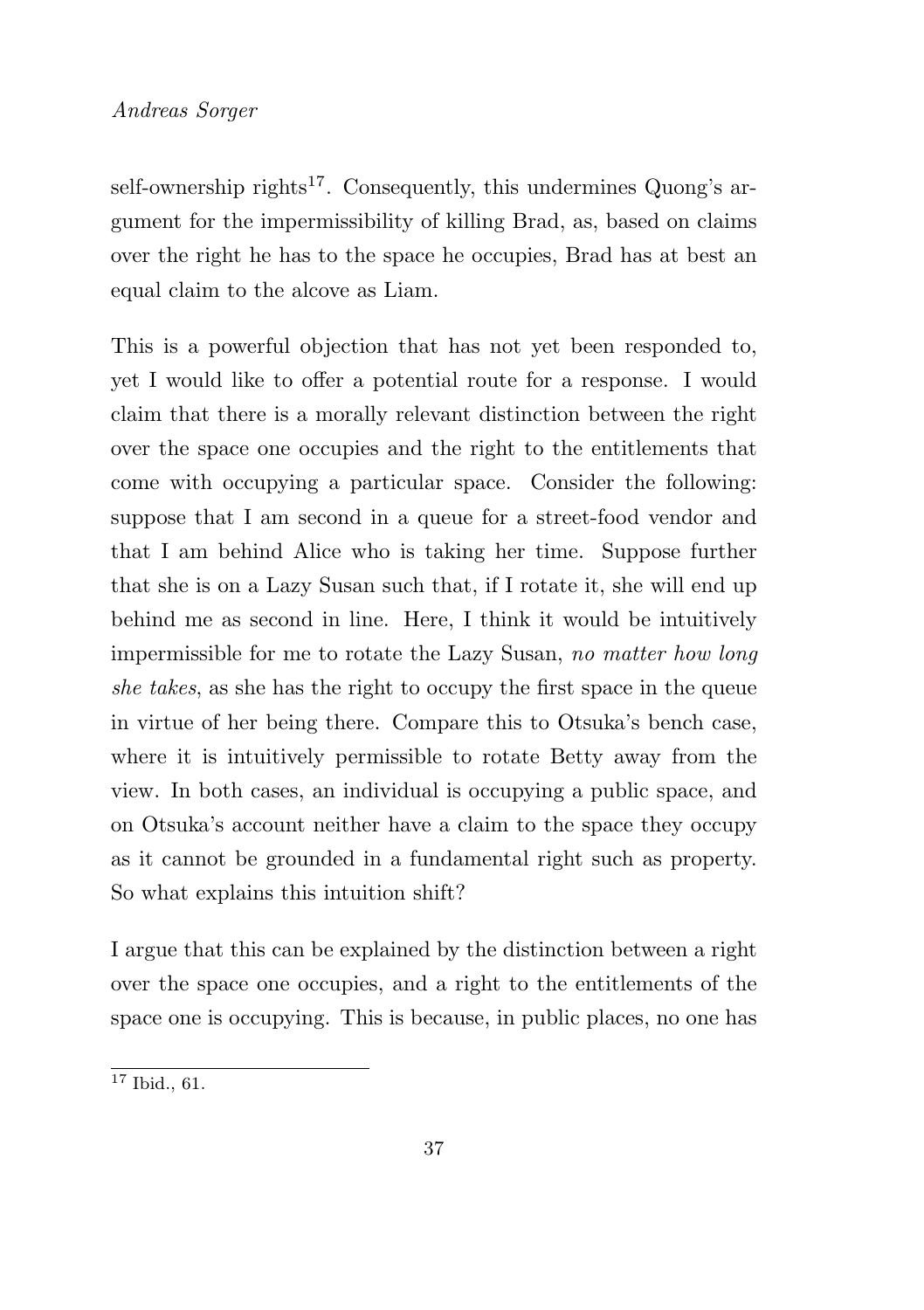a right to any of the entitlements offered by any space, irrespective of whether or not it is occupied. That is, in the bench case, nobody is entitled to have the view of the lake since this is a good that should be shared with everyone; it is simply the case that anyone occupying that particular spot on the bench can benefit from having this good rather than having a right to it. But, anyone has the right to occupy any free space in the public area such that, if asked to move, it would be within one's rights to refuse. So, Albert could ask Betty to move from the bench, but she has a legitimate right to say 'no'- even if this may be unconvincing. However, it would be within Albert's rights to benefit from the entitlements of the lake view if he could do so without violating Betty's right over her spot on the bench since she has no claim over the view. This, therefore, explains the intuition shift as such an outcome can happen in Otsuka's bench case- namely if Albert rotated the bench by 180 degrees. Here, Betty's right to the space she occupies is not violated, as she is still seated on the same end of the bench, and Albert can now benefit from the lake view- something Betty did not have a right to. Further, in the queue case, such an outcome cannot happen as the Lazy Susan would move Alice from being first in line to second in line- thereby violating her right to the space she occupies. By extension, as rotating Brad in the alcove case would see him be placed in front of the train, this would be impermissible as Liam would be using his right to his space 'against him'- thereby 'shifting the blame of death onto him'<sup>18</sup> which would be impermissible.

 $18$  Quong, "Killing in Self-Defense," 528-29.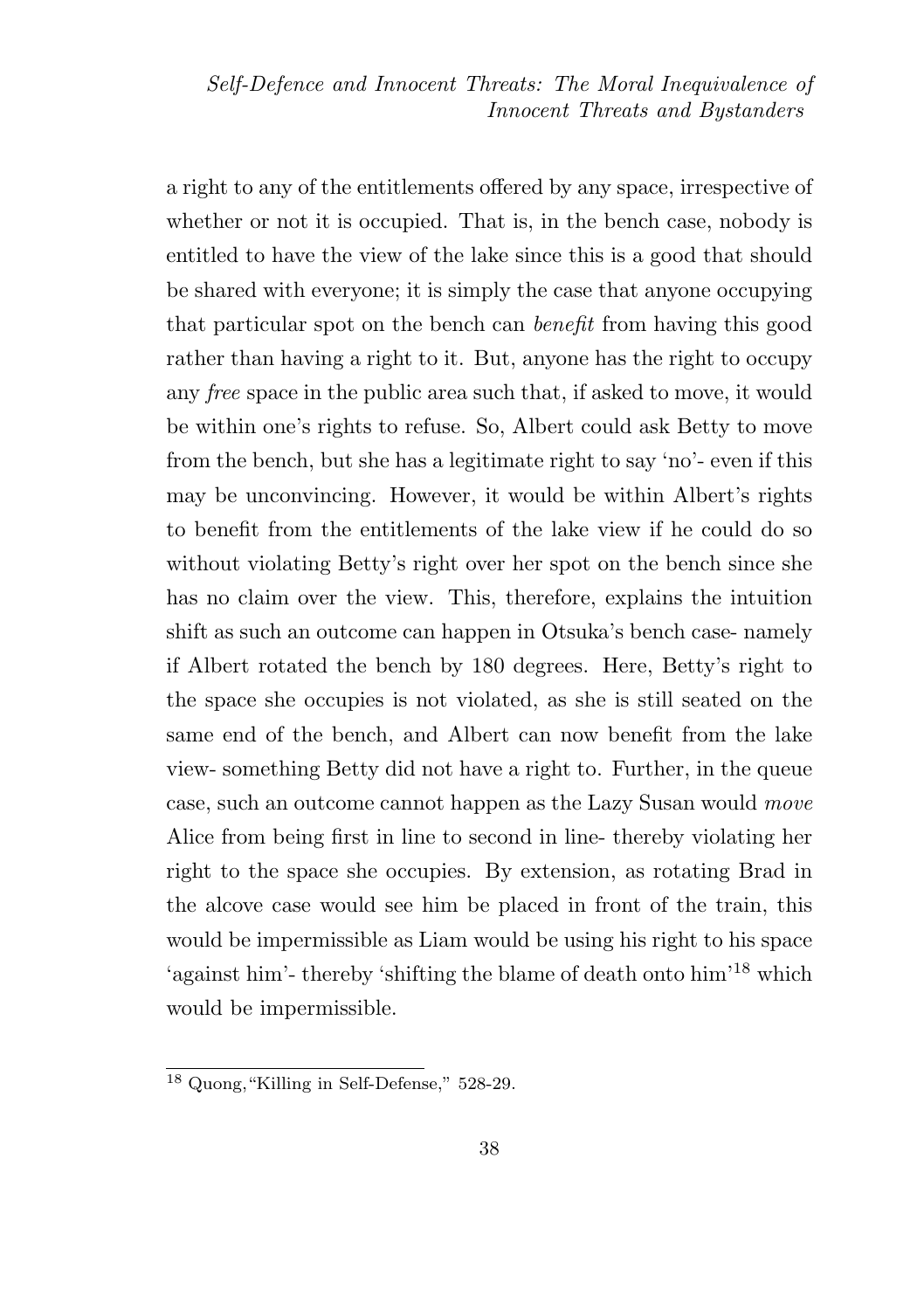## 4 The 'Repeated Threat' Objection

The'repeated threat' objection holds that, if it is justifiable in one case to harm an innocent threat, then does it follow that it is justifiable in all cases? Consider the following: suppose an evil villain constructs a machine such that it selects a bystander at random and throws them into the well, where Jack is once again trapped at the bottom through no fault of his own and in possession of a ray gun. Further, suppose that the machine continues to throw bystanders for the duration of an hour (or until Jack dies). As I have argued previously, it is permissible for Jack to harm the innocent threat, but it seems problematic to say that Jack can continue to harm each subsequent innocent threat, as this only constitutes an eliminative harm, and is therefore permissible when one's life is at risk.

I contend that the answer to this revolves around the need for a decision procedure in repeated threat cases. Susanne Burri has argued that one should flip a coin when considering whether or not to harm an innocent threat, as this is the only way a fair distribution of harms can come about<sup>19</sup>. However, she would hold that this still applies in one-person cases, which would undermine my argument for the permissibility of killing a threat without a coin toss in such cases. In response, I would argue that the intuition behind my argument stems from the moral permission we have to prioritise our own lives over others; as we only have one life, we have permission

<sup>&</sup>lt;sup>19</sup> Susan Burri, "The Toss-Up Between a Profiting, Innocent Threat and His Victim," Journal of Political Philosophy 23, no. 2 (Jun., 2015).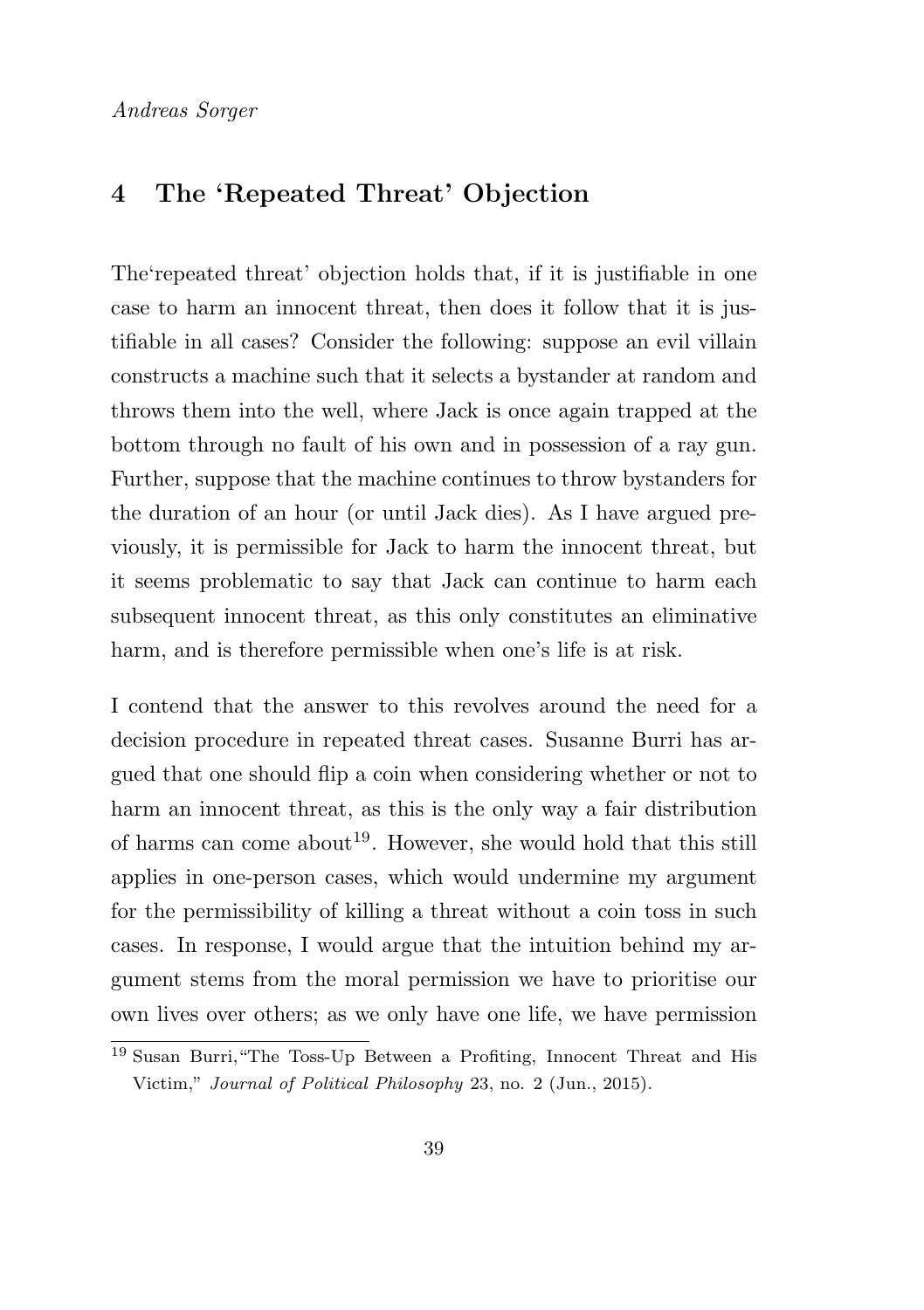to protect it to some extent at the expense of saving others<sup>20</sup>. It is this priority that allows one to permissibly refrain from saving a drowning person if one is an awful swimmer, as if one has a high chance of dying in saving the child, it would be permissible for one to not save the person drowning. Note that this moral permission is also compatible with rights as side constraints since morality does not require us to sacrifice ourselves in order to save others.

In repeated threat cases, however, I would argue that this notion of moral permission for the prioritisation of our own lives does not apply. This is because in such a case, one would have to kill numerous individuals in order to save one's life and therefore one is arguably not prioritising one's life, but rather valuing it above all others, which I would argue is impermissible. For instance, while it would be permissible to kill an innocent threat and save our life, it would not be permissible to blow up a train full of people to save our life. Therefore, as the harm must be distributed amongst multiple individuals, a decision procedure, such as a coin toss, must be employed in order to ensure that the harms are justly distributed.

To conclude, I argued that there is a morally relevant difference between innocent threats and bystanders such that it is not necessarily impermissible to harm the former. This is based on a distinction between eliminative and exploitative harms, where the former is deemed more justifiable than the latter as it does not involve the use of an individual as a mere means, and that this distinction can be

 $20$  Quong, "Killing in Self-Defense," 516-17.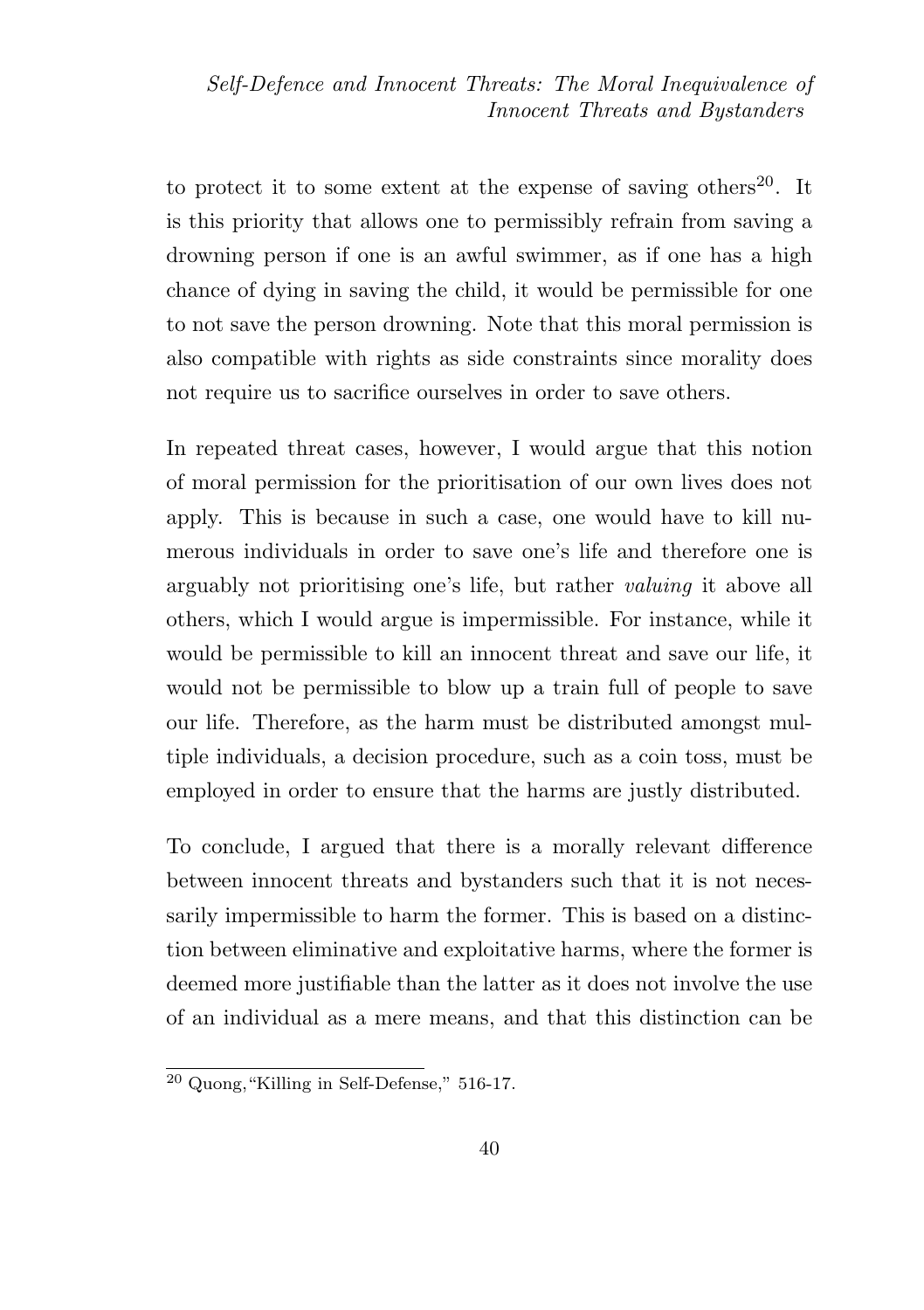sustained when faced with objections. I also made the further claim that, in repeated cases, a decision procedure is required in order to ensure the just distribution of harms across multiple individuals, which is not required in single threat cases due to the permissibility of prioritising one's own life.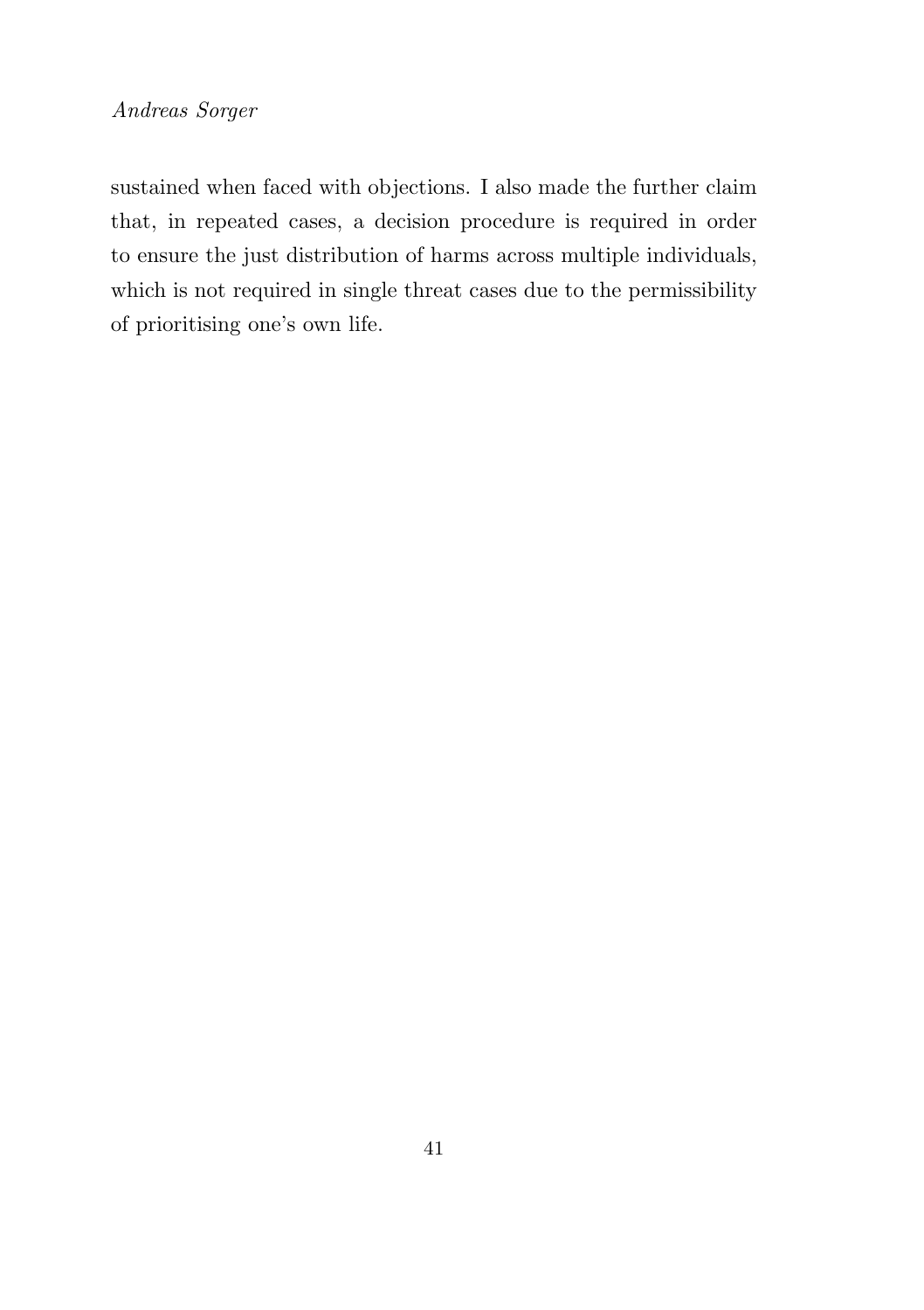## References

- [1] Burri, Susanne."The Toss-Up Between a Profiting, Innocent Threat and His Victim: Profiting Innocent Threat and His Victim." Journal of Political Philosophy 23, no. 2 (Jun., 2015).
- [2] Nozick, Robert. Anarchy, State, and Utopia. Malden, MA: Blackwell, (2012).
- [3] Otsuka, Michael. "Kamm on the Morality of Killing." Ethics 108, no. 1 (Oct., 1997): 197-207.
- [4] Otsuka, Michael. "Killing the Innocent in Self-Defense" Philosophy & Public Affairs 23, no. 1 (1994): 74-94.
- [5] Otsuka, Michael. "The Moral-Responsibility Account of Liability to Defensive Killing." In The Ethics of Self-Defense, ed. Coons, Christian., and Michael Weber, 51-68. Oxford University Press, (2016).
- [6] Quinn, Warren S. "Actions, Intentions, and Consequences: The Doctrine of Double Effect." Philosophy & Public Affairs, (1989): 334-351.
- [7] Quong, Jonathan. "Killing in Self-Defense." Ethics 119, no. 3 (Apr., 2009): 507-37.
- [8] Thomson, Judith Jarvis. "Self-Defense." Philosophy & Public Affairs 20, no. 4 (1991): 283-310.